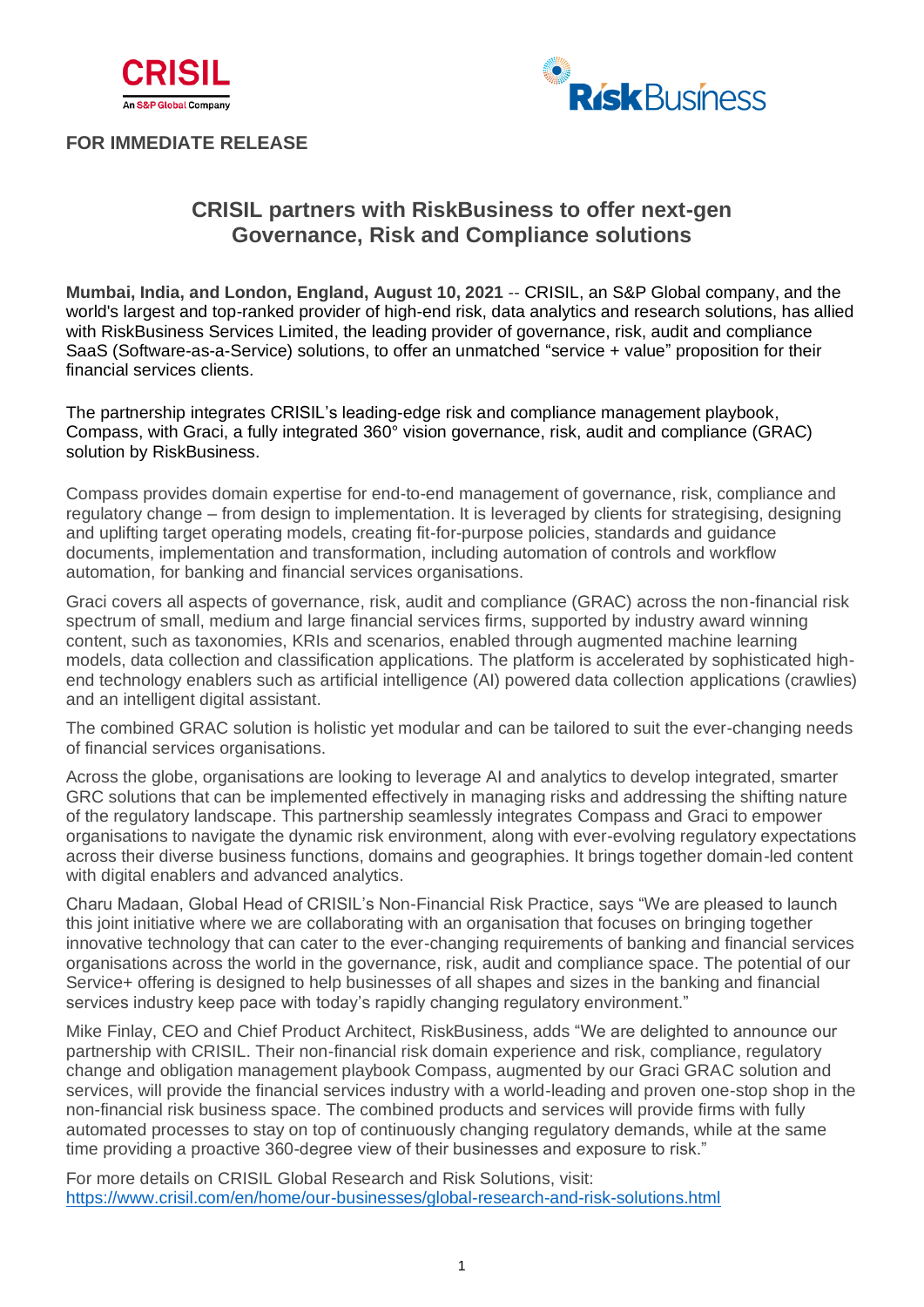



## For more details on RiskBusiness visit:<https://www.riskbusiness.com/>

#### **About CRISIL Limited**

CRISIL is a leading, agile, and innovative global analytics company driven by its mission of making markets function better.

It is India's foremost provider of ratings, data, research, analytics and solutions, with a strong track record of growth, culture of innovation and global footprint.

It has delivered independent opinions, actionable insights, and efficient solutions to over 100,000 customers.

It is majority owned by S&P Global Inc, a leading provider of transparent and independent ratings, benchmarks, analytics and data to the capital and commodity markets worldwide.

#### **About Global Research & Risk Solutions**

Global Research & Risk Solutions is the world's largest and top-ranked provider of high-end research and analytics services. We are the world's largest provider of equity and fixed income research support to banks, and the foremost provider of end-to-end risk and analytics services to trading and risk management functions at world's leading financial institutions. We provide corporate research and analytics solutions to operations, strategy, and sales and marketing teams of corporations globally. Coalition provides analytics and business intelligence to 14 leading global investment banks. We operate from 8 research centers in Argentina, China, India and Poland, working with clients across time zones and languages. Being part of CRISIL enables us to attract and retain top quality talent. We have over 2,300 employees, 75% of whom hold advanced degrees in finance, accounting and management. We employ the largest number of CFAs and CFA aspirants in India. We have won top honours at the World HR Congress on Talent Management and HR Project for the year 2015. We have also won the NASSCOM Exemplary Talent Practices Award (NExT Practices) for skill development for two years in succession in 2011 and 2012. The award recognizes us as a firm that has the vision to proactively invest in its people and get them future-ready.

We are committed to delivering cutting-edge analysis, opinions, and solutions. This underscores our proposition of being the best people to work with.

#### **CRISIL Privacy Notice**

CRISIL respects your privacy. We may use your contact information, such as your name, address, and email id to fulfil your request and service your account and to provide you with additional information from CRISIL. For further information on CRISIL's privacy policy please visit [www.crisil.com](http://www.crisil.com/).

### **About RiskBusiness Services Limited**

RiskBusiness is an international governance, risk, audit and compliance (GRAC) solution provider, delivering risk content, risk intelligence, risk tools and risk advisory services to its clients. It is an association of like-minded industry professionals, who have the aim of furthering the risk management discipline to enable better risk-reward decision making.

Risk management is an evolving discipline, which has developed in close partnership with the industry. RiskBusiness has, both as individuals and collectively, a depth of established relationships with leading players and regulators in the operational risk field. We are also active participants in industry working groups and contribute thought leadership through publications and education.

RiskBusiness was founded in 2003 and today has principal locations in Birmingham, London, Buenos Aries, Amsterdam, Hong Kong, New York, Singapore, Toronto and Zurich.

#### **Media Contacts**

**Hiral Vasani**  Media Relations **CRISIL Limited**  D: +91 22 3342 5916 M: +91 98200 39681 B: +91 22 3342 3000 hiral.vasani@crisil.com

**Jen Massing Harris** Massing PR, LLC for **RiskBusiness** +917-293-2405 [jenm@massingpr.com](mailto:jenm@massingpr.com)

#### **Disclaimer**

This press release is transmitted to you for the sole purpose of dissemination through your newspaper/ magazine/ agency. The press release may be used by you in full or in part without changing the meaning or context thereof but with due credit to CRISIL. However, CRISIL alone has the sole right of distribution of its press releases for consideration or otherwise through any media including websites, portals, etc.

CRISIL has taken due care and caution in preparing this press release. Information has been obtained by CRISIL from sources which it considers reliable. However, CRISIL does not guarantee the accuracy, adequacy or completeness of information on which this press release is based and